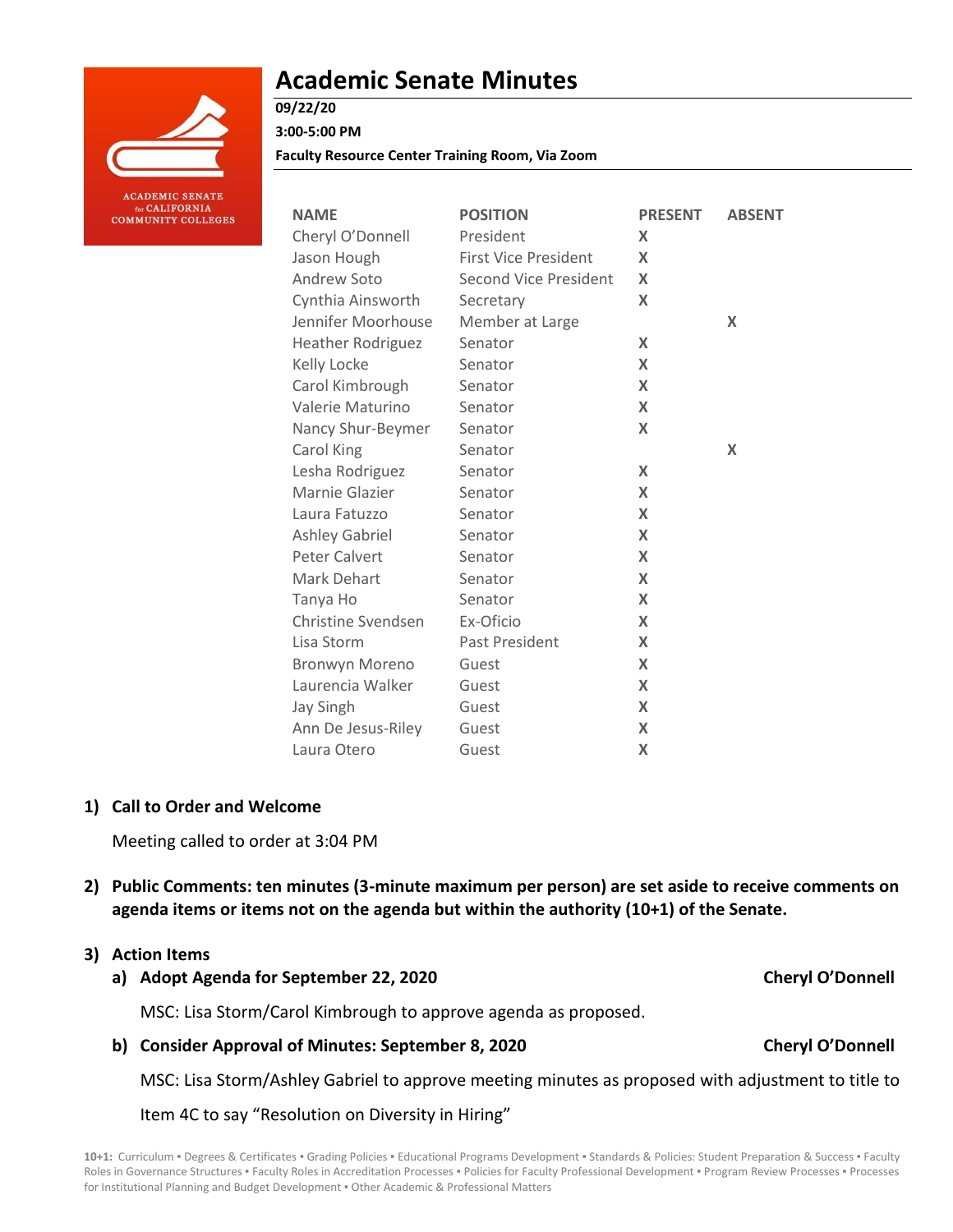# **c) Faculty Appointments Cheryl O'Donnell**

MSC: Hough/Storm to approve faculty as a slate.

# **d) Resolution on Diversity in Hiring Lisa Storm**

MSC: Hough/Kimbrough to approve Resolution on Diversity in Hiring.

The writing of this resolution started at steering committee in the summer, and looked at what areas we can have impact on, this was one of them in terms of appointments to committees for hire.

# **e) Proposed Process for Faculty Appointments to Hiring Committees Jason Hough**

MSC: Lisa Storm/Heather Rodriguez

Proposal included an additional item, "ad hoc committee will be formed to determine process and protocols."

It will be moved on to discuss at steering to get this implemented this school year.

# **4) Information Items**

# **a)** Changing the name of the college **Annual State of the college Annual State** *Annual* **Annual Annual Annual State** *Annual* **Annual State** *Annual* **Annual State** *Annual* **Annual State** *Annual* **Annual State** *Annual* **Annual**

Ann De Jesus-Riley gave an overview of the history of Hartnell, who he was, what he did in the Salinas Valley and how the college came to get its name. Because he failed at every job he had, and didn't really want to work, Hartnell decided to open a school. His school failed several times. He also was the owner of Mexican slaves; he was also known to have invited the Bear Flaggers to spend the night at his rancho – these were notorious for raping the women living in the ranchos.

The college's original name was Salinas Junior Collage to which the Board of Trustees in the 40's asked the student body if they could change the name of the college, the student body voted no on changing its name. Four years later, the head of the student body came to the board requesting the name be changed to Hartnell College, to which it was changed.

Jason asked if there were legal agreements with the Hartnell estate that cause the name to be a permanent fixture. It is unknown if that exists.

The question as to what steps need to be made in order to get the name changed came up. Voting the board out and re-electing a new board. Once that occurs, a student and community survey would be necessary to have the name changed.

Another important detail would be to find out whether or not there is anything the state through the Chancellor's Office could have a say on the name change. It was agreed to find out what the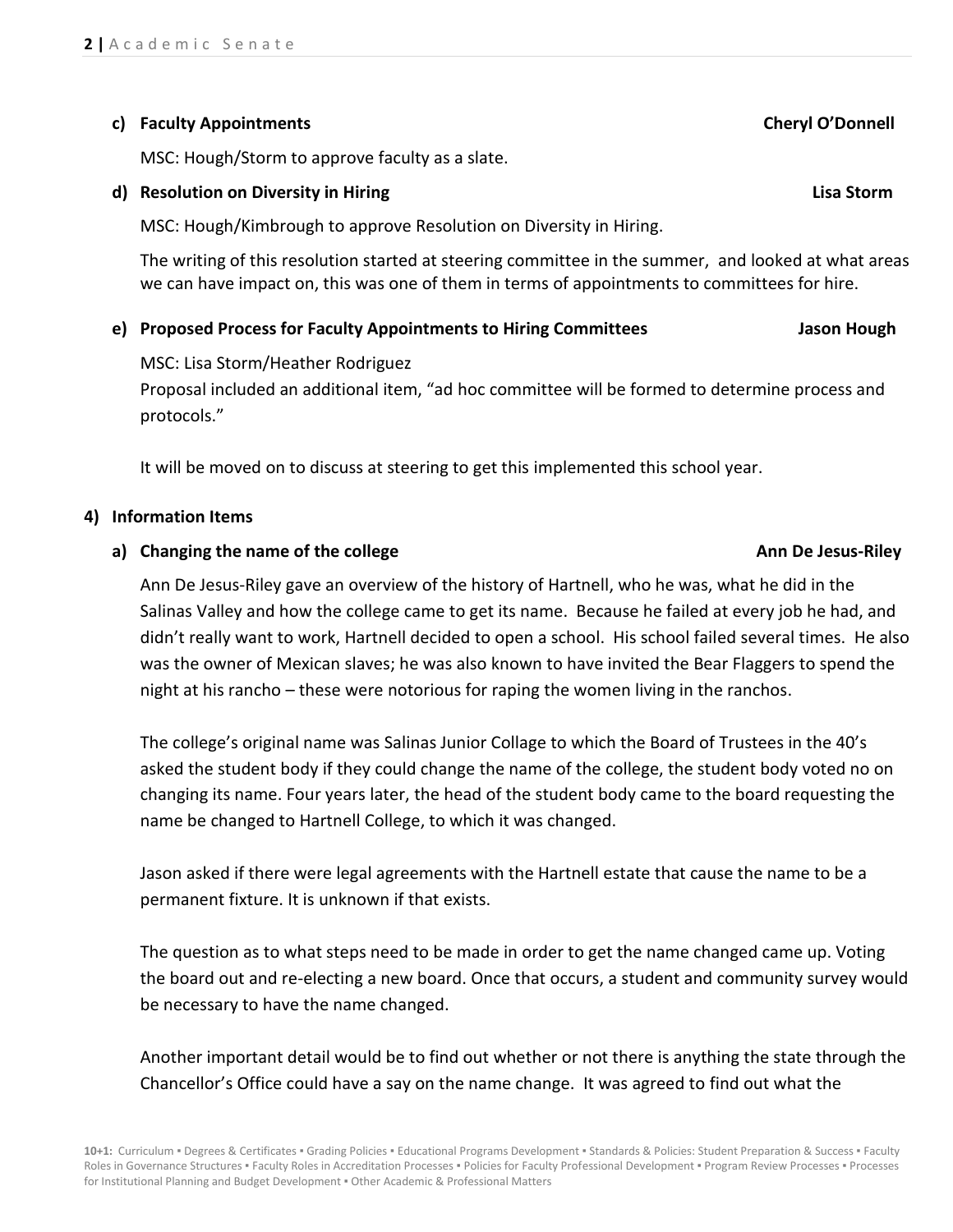procedure is first and proceed accordingly. At the moment, without students on campus there is no way to organize a petition, the steps we need to take are not available during COVID.

Andrew Soto thanked Ann and agreed on the importance of the name change.

## **b) DE Committee Report Regarding Support and Infrastructure Laura Otero**

Laura shared her role and responsibilities which include: Canvas Administration, Faculty and Staff Training, Website Maintenance. Deliverables include: live online course creation and delivery, instructional videos, written guides, interactive tutorials, webpage support, in-person support and inperson training in the computer lab.

Support requests have increased and with spring semester being online, the department now needs more support than ever. Although additional support has been requested, it has been denied. Laura asked the faculty for support with this request.

Kelly Locke recommended a resolution, a task force will be formed to come up with the language for discussion at steering. A discussion board will be setup on the Canvas shell for input.

### **c) Call to Action Crosswalk Bronwyn Moreno/Laurencia Walker/Jay Singh**

Bronwyn, Laurencia, and Jay discussed the CCCCO Call to Action and clarified that the crosswalk document shared by Dr. Rodriguez was a sample tool to identify how Hartnell can engage in the Call to Action. No edits or revisions to the crosswalk document have been made since the first iteration as it was a draft starting point that will require collaboration amongst faculty, staff, administrators, and students to address the Call to Action, collaboration was emphasized. Bronwyn, Laurencia, and Jay shared that they see themselves collaborators in this work as they are reflecting and updating practices in their respective areas from disaggregating participation by race to conducting appreciative inquiry among other strategies. It was acknowledged that this work requires consistent and sustained engagement by all stakeholders and change will likely not occur overnight, but more likely over time. Embedded in the presentation are links to resources for further reference on how to bring awareness and address elements of the Call to Action.

# **d) COVID-19 Discussion and Update Jason Hough**

As part of the campus reopening committee, Jason gave an update to senate. The official announcement was just sent; Distance Education will continue spring 2021.

Cynthia Ainsworth asked if the library could be included in the discussions with the Campus Reopening committee in order to see how the library can start helping students with the resources that they need like checking out books through curbside pickup.